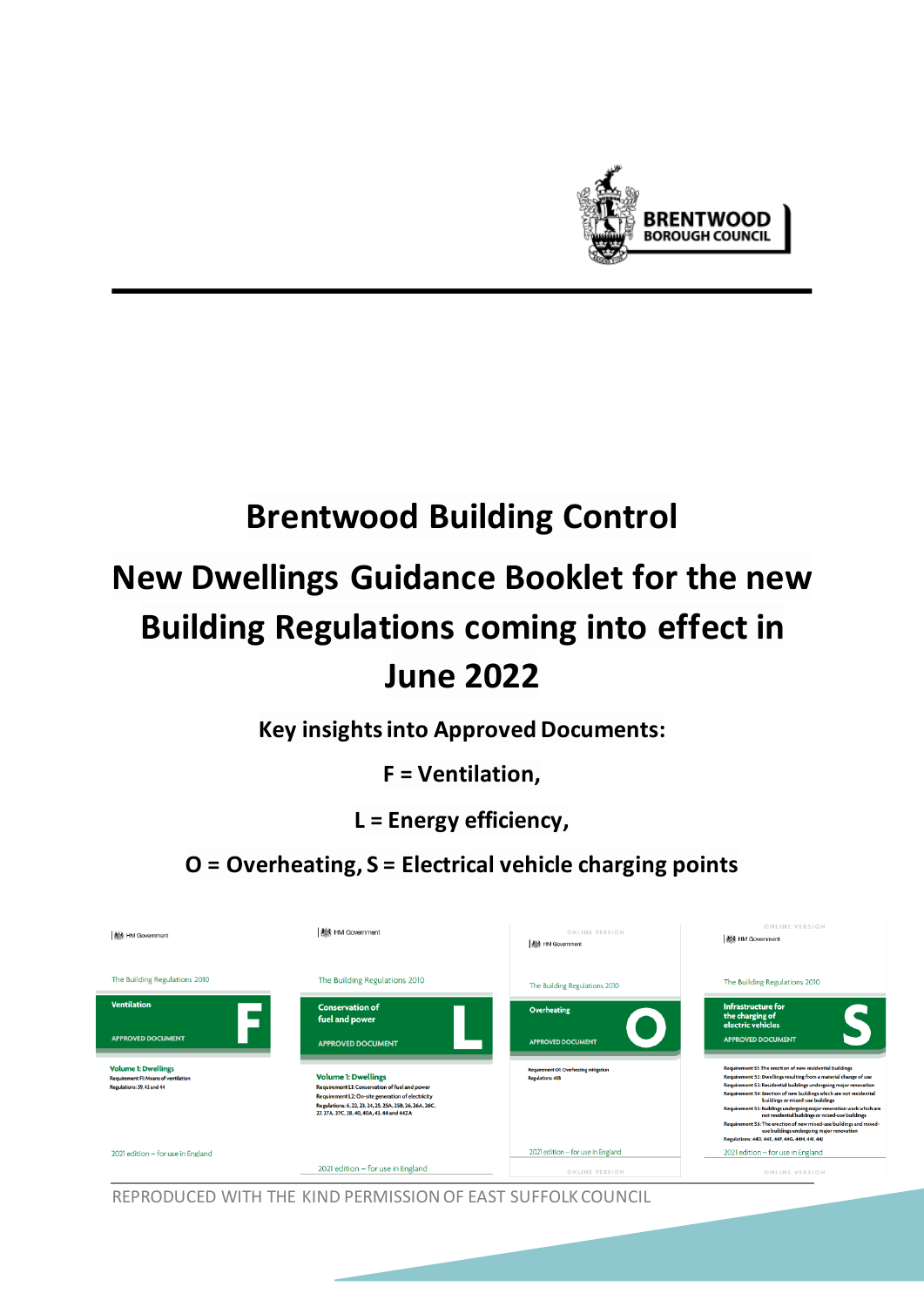**The new building regulations will come into force for applications made on or after 15 June 2022. The new requirements will not apply to applications made prior to June 15, providing substantial building work has begun before 15 June 2023 on all aspects of the application. This gives 1 year's grace to allow commencement. (Note: Projects need substantial start i.e.,foundations dug and poured.)** 

**See our handy table for clarification.**

| <b>Date</b>                                                                   | 14/06/2022                                                                           | 15/06/2022                                                                                    | 15/06/2023                                                                      | 2025                                                                                       |
|-------------------------------------------------------------------------------|--------------------------------------------------------------------------------------|-----------------------------------------------------------------------------------------------|---------------------------------------------------------------------------------|--------------------------------------------------------------------------------------------|
| Part L, F AND<br>O (transition<br>periods apply<br>to plot-by-<br>plot basis) | <b>Applications</b><br>made on or<br>before this<br>date will have<br>until the      | <b>Applications</b><br>deposited on or<br>after this date will<br>have the new<br>regulations | Any new<br>dwelling / plot<br>started on or<br>after this date<br>must build to | Projected, next<br>update to the<br><b>Regulations</b><br>standards will<br>increase again |
|                                                                               | 14/06/2023<br>to commence<br>individual<br>plots to build<br>to current<br>standards | applied                                                                                       | the new Part L,<br>F & O regardless<br>of when the<br>application was<br>made   | with similar<br>transition<br>periods                                                      |

| <b>Date</b>  | 14/06/2022                                                                        | 15/06/2022                                                | 15/06/2023                                                                                                                      |
|--------------|-----------------------------------------------------------------------------------|-----------------------------------------------------------|---------------------------------------------------------------------------------------------------------------------------------|
| Part S (Site | <b>Applications made</b>                                                          | <b>Applications</b>                                       | If work hasn't                                                                                                                  |
| wide         | before or on this date                                                            | deposited on or after                                     | commenced on a                                                                                                                  |
| transition   | have 1 year to                                                                    | this date must now                                        | single plot on                                                                                                                  |
| periods)     | commence a single plot<br>so you can build the<br>whole site without EV<br>points | provide EV charging<br>points etc. In line with<br>Part S | applications made on<br>or before 14/06/22<br>then the new Part S<br>must be followed and<br>provide EV points to<br>all plots. |

Please note, you should check if your planning application asks for higher or additional performance than any of these requirements.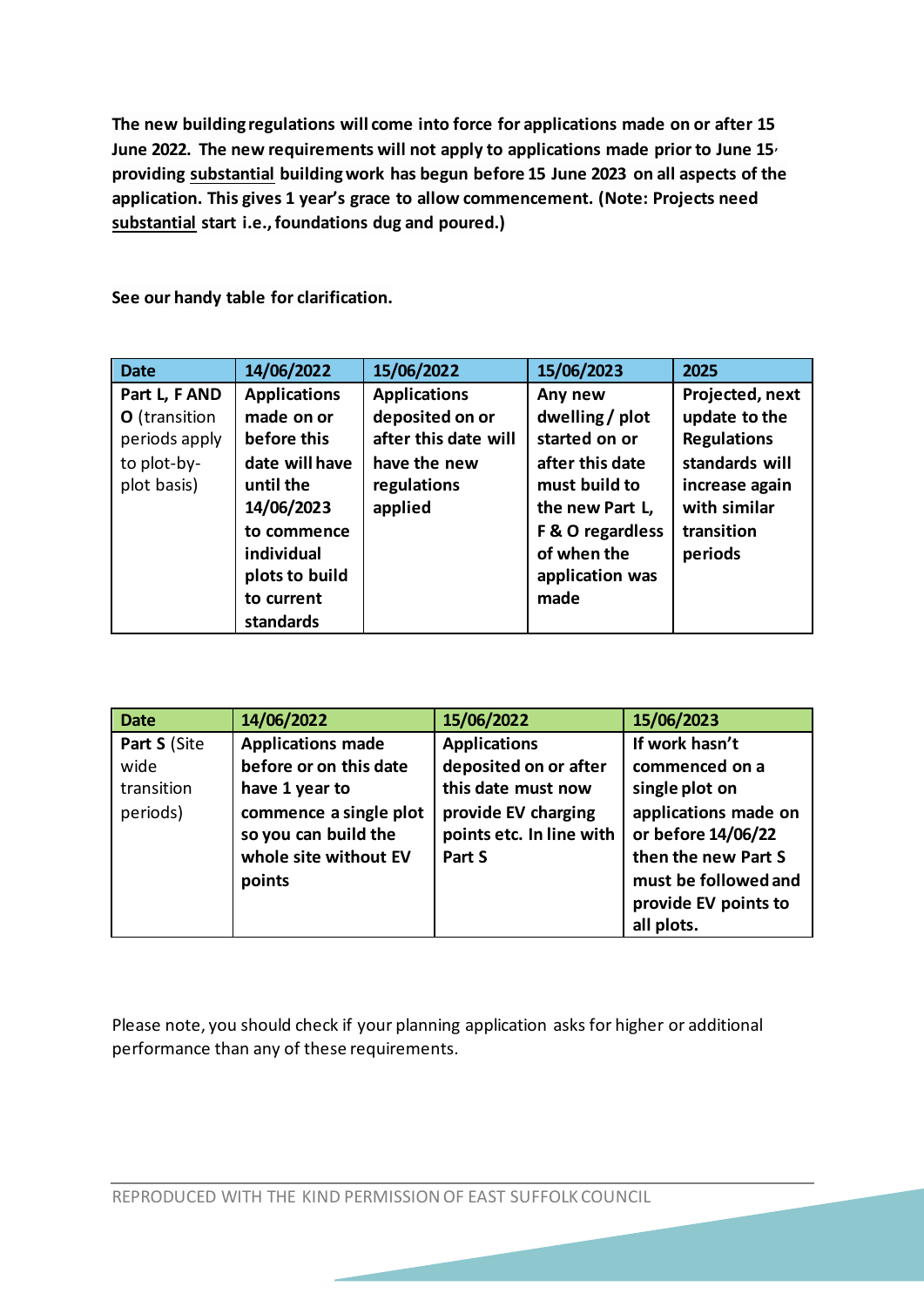# **Part L – Conservation of Fuel and power.**

U-Value Table highlighting changes as of June 2022

| <b>Thermal Element</b> | <b>Current U-Value</b>     | <b>New Notional</b><br>Dwelling U-Value. (U<br>values used as targets for new (Backstop requiring<br>dwellings) | <b>New Actual</b><br><b>Threshold U-Value</b><br>compensation<br>elsewhere) |
|------------------------|----------------------------|-----------------------------------------------------------------------------------------------------------------|-----------------------------------------------------------------------------|
| <b>New Floors</b>      | 0.22 W/m2K                 | 0.13 W/m2K                                                                                                      | 0.18 W/m2K                                                                  |
| <b>New Walls</b>       | 0.28 W/m2K                 | 0.18 W/m2K                                                                                                      | 0.26 W/m2K                                                                  |
| <b>Roof</b>            | 0.16 W/m2k / 0.18<br>W/m2k | 0.11 W/m2k                                                                                                      | 0.16 W/m2K                                                                  |
| Glazing                | 1.6 W/m2k                  | 1.0 W/m2k                                                                                                       | 1.6 W/m2K                                                                   |

|                                                              | <b>Partial Example of Notional Dwelling:</b>                            |
|--------------------------------------------------------------|-------------------------------------------------------------------------|
| Floor $0.13W/m2k$                                            | 150mm PIR insulation in the floor.                                      |
| Walls $0.18 W/m2K$                                           | 100mm Brick - 150mm/ 200mm Cavity width with                            |
|                                                              | 100mm block. Cavity width thickness dependant on                        |
|                                                              | Cavity batts, PIR insulation, blown insulation and<br>blocks specified. |
| Roof 0.13 W/m2K                                              | About 400mm of loft roll in pitch roof ceilings or                      |
|                                                              | 100mm PIR between rafters and 80-100mm                                  |
|                                                              | underneath.                                                             |
| Heating system                                               | Either a gas boiler with solar panels or a low carbon                   |
|                                                              | heating system i.e air source / ground source heat                      |
|                                                              | pump.                                                                   |
| Wastewater heat recovery                                     | All showers connected to WWHR, including showers<br>over baths.         |
| Air permeability 5 $\text{m}^3/\text{(h}\cdot\text{m}^2)$ at | Vented by natural and intermittent extract fans.                        |
| 50 Pa                                                        |                                                                         |
|                                                              | All dwellings are now required to be air tested.                        |

Ultimately **you require an as design Sap before you start works** to specify levels of insulations required / heating system. It's easier to comply with heat pumps etc rather than gas boilers and solar panels, but you'll likely have a worse EPC due to running cost. You should also consider planning considerations for any of these systems. **Building notices should be avoided**, because of the level of information required and therefore can only be accepted if deposited with the full submission information.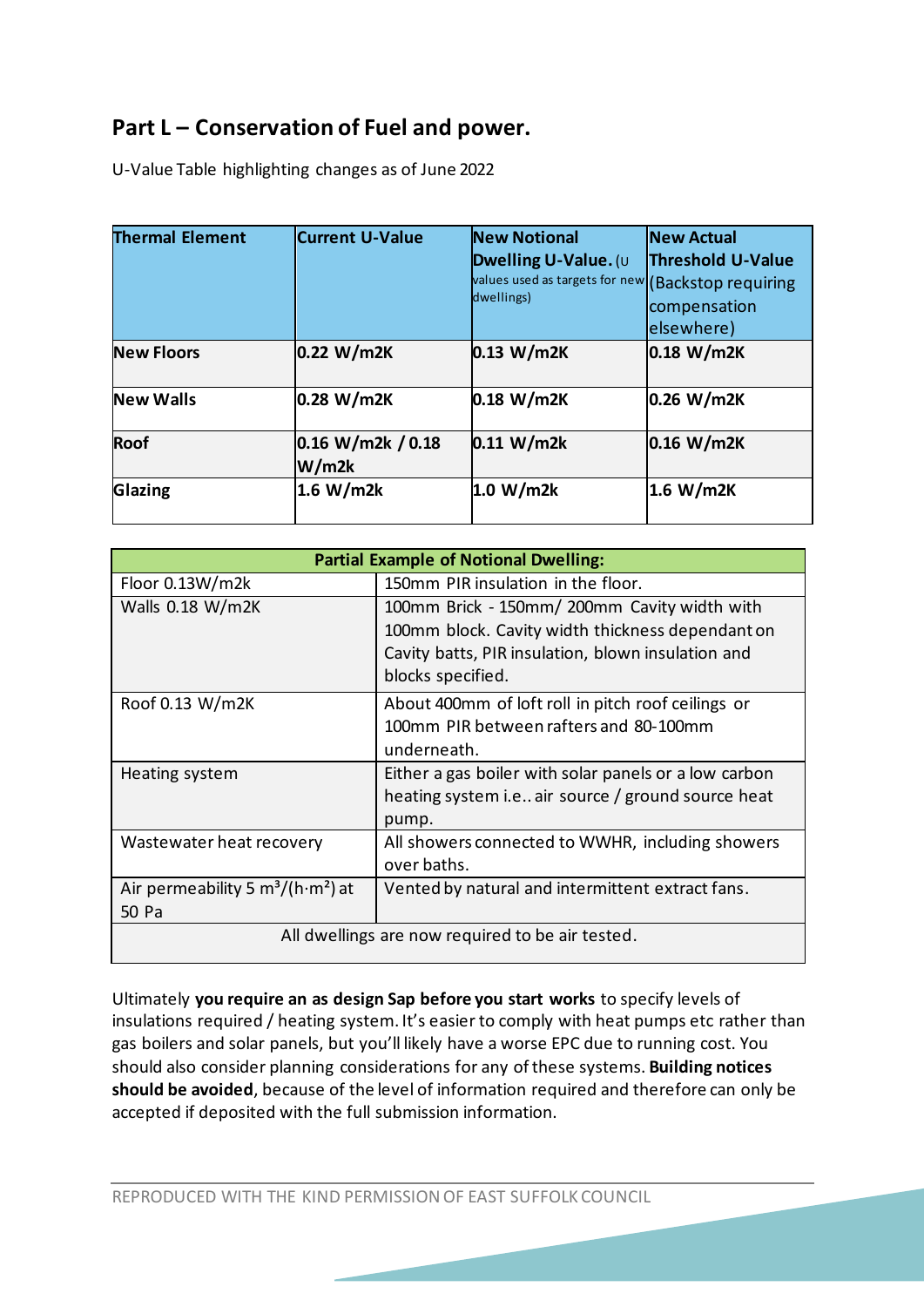# **Continuity of insulation and thermal junctions**

New build dwellings **will need to clearly show drawings of all thermal junctions and continuity of insulations**. This will help reduce heat loss and lower the risk of condensation and mould. This will also link back to the new SAP 10 program. Things to consider

- **Floors and foundations**: Insulation should be installed tight to the structure, without air gaps between insulation panels and at edges
- **Windows and doors**: Should be installed in such a way that the thermal integrity of the insulated plane is maintained.
- **Walls:** Insulation should be fitted without any air gaps and tight to the structure, cavity closers, lintels and cavity trays. Mortar snots should be removed to ensure a tight fit with the structure and cavities kept clear of all debris. Where fire-stopping socks are required, these should fully fill the areas where they are fitted, including at the heads of cavities.
- **Roofs:** Insulation should be installed tight to the structure, without air gaps, and should extend to join the wall insulation. For roofs insulated at ceiling level, the longterm protection of the insulation layer should be considered: boarded areas should be provided above the insulation to give access for maintenance.
- **Rigid insulation boards**: Should only be used on flat surfaces. Boards should be fitted to the structure to avoid any gaps between board edges and between the board facings. The use of boards with lapped or tongue and groove edges should be considered. Any unavoidable gaps between boards should be infilled using compressible tape (e.g., for boards within roof rafters) or low expansion foam (e.g. for boards within wall cavities).
- **Penetrating elements:** Steel beams, incoming services, meter boxes and sub-floor vents etc. Designs should clearly indicate means to limit disruption to the insulation. For recessed meter boxes on the cold side of the construction, insulation should be installed behind the enclosure. For incoming services, insulation should fit tightly around ducts, pipes, etc.

These junctions can either be designed and assessed or taken from junction databases such as Local Authority Building Control Construction details library. This links to BREL reporting & Photos of in-built thermal junctions.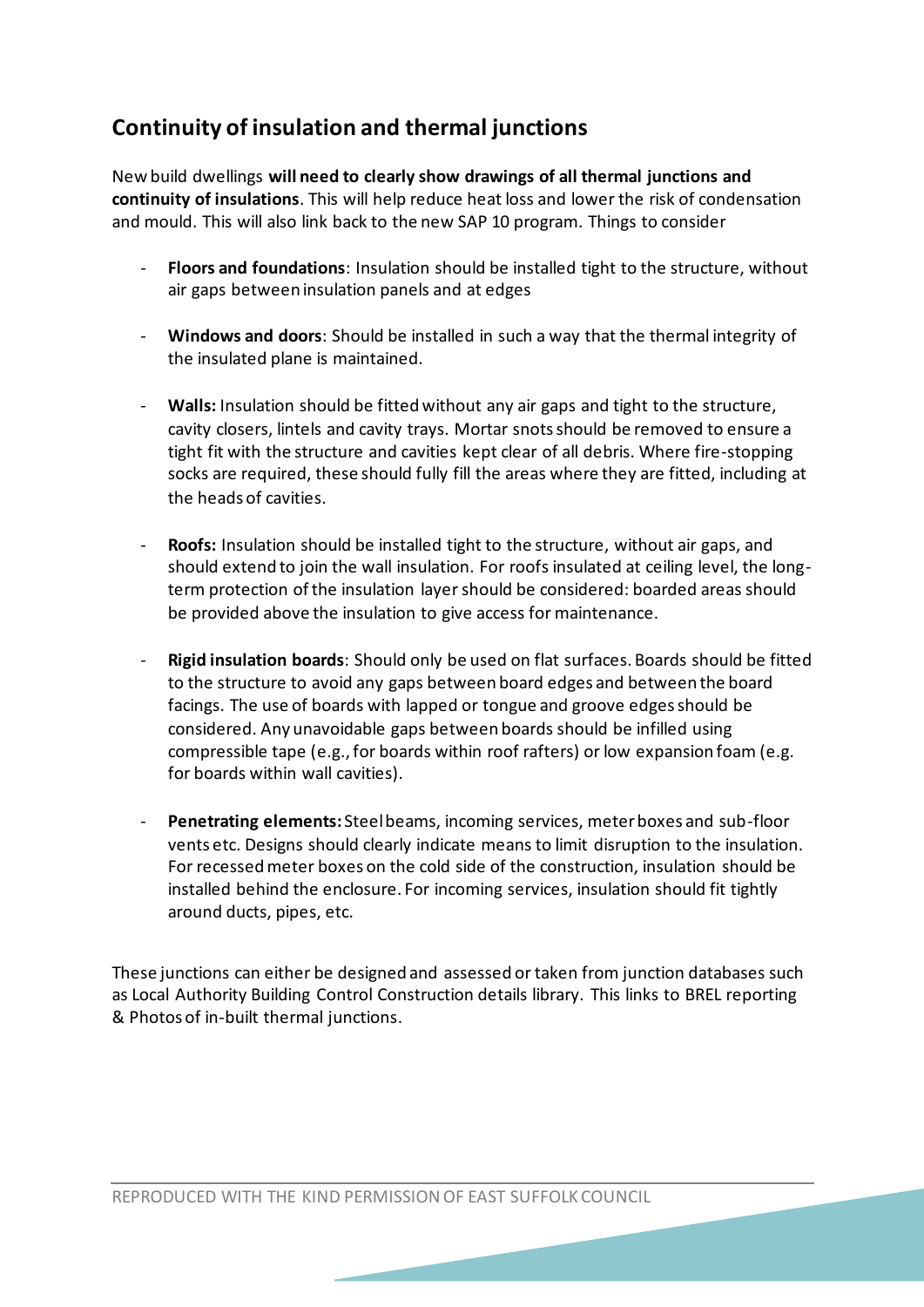## **BREL: Part L & SAP 10**

Your SAP assessor will provide building control a Building Regulation (England) Part L Compliance Report (BREL) at design stage showing insulation being used, thermal junction information and other details. This will be used to check the thermal build and if substitute products are being used.

Example:

BREL states – 0.15 W/m2k blocks to be used, Example: Thermalite Shield, Top Lite standard, Celcon standard

Building Control see blocks of different brands that aren't as efficient on site: Example 0.3 W/m2k Forti Crete Ultra-light. **Fails** needs a recalculation.

#### **Example of BREL report.**

|                                                                                                                                                                                                                                                                                                                                                                                                                                                                          |                  |                  | Building Regulations England Part L (BREL) Compliance Report       |                    |                |  | Example first         |
|--------------------------------------------------------------------------------------------------------------------------------------------------------------------------------------------------------------------------------------------------------------------------------------------------------------------------------------------------------------------------------------------------------------------------------------------------------------------------|------------------|------------------|--------------------------------------------------------------------|--------------------|----------------|--|-----------------------|
| Approved Document L1A 20XX Edition, England assessed by xxx SAP 10 program, x.x.x.x                                                                                                                                                                                                                                                                                                                                                                                      |                  |                  |                                                                    |                    |                |  |                       |
|                                                                                                                                                                                                                                                                                                                                                                                                                                                                          |                  |                  |                                                                    |                    |                |  | report. All ma        |
| This intention of this template is to identify the level of detail to be included within the BREL at as-designed<br>and as-built stages. It is an example based on a single dwelling. Additional information should be included                                                                                                                                                                                                                                          |                  |                  |                                                                    |                    |                |  | must be instal        |
| for technologies not represented in this example.                                                                                                                                                                                                                                                                                                                                                                                                                        |                  |                  |                                                                    |                    |                |  |                       |
| <b>Project Information</b>                                                                                                                                                                                                                                                                                                                                                                                                                                               |                  |                  |                                                                    |                    |                |  | substitutions         |
| Assessed By                                                                                                                                                                                                                                                                                                                                                                                                                                                              | Text             |                  | <b>Building Type</b>                                               | e.g. Semi-detached |                |  |                       |
| <b>OCDEA Registration</b>                                                                                                                                                                                                                                                                                                                                                                                                                                                | Text             |                  |                                                                    | House              |                |  | report is recre       |
|                                                                                                                                                                                                                                                                                                                                                                                                                                                                          |                  |                  |                                                                    |                    |                |  |                       |
| <b>Dwelling Details</b><br>Assessment Type                                                                                                                                                                                                                                                                                                                                                                                                                               |                  |                  | <b>Total Floor</b>                                                 |                    |                |  | assessor.             |
|                                                                                                                                                                                                                                                                                                                                                                                                                                                                          |                  |                  | Area                                                               | Value              | m <sup>2</sup> |  |                       |
| <b>Site Reference</b>                                                                                                                                                                                                                                                                                                                                                                                                                                                    | Text             |                  | Plot<br>Reference                                                  | Text               |                |  | <b>Building contr</b> |
| Address                                                                                                                                                                                                                                                                                                                                                                                                                                                                  | Text             |                  |                                                                    |                    |                |  |                       |
|                                                                                                                                                                                                                                                                                                                                                                                                                                                                          |                  |                  |                                                                    |                    |                |  | to see checklis       |
| <b>Client Details</b>                                                                                                                                                                                                                                                                                                                                                                                                                                                    |                  |                  |                                                                    |                    |                |  |                       |
|                                                                                                                                                                                                                                                                                                                                                                                                                                                                          |                  |                  |                                                                    |                    |                |  |                       |
|                                                                                                                                                                                                                                                                                                                                                                                                                                                                          | Text<br>Text     |                  |                                                                    |                    |                |  |                       |
|                                                                                                                                                                                                                                                                                                                                                                                                                                                                          |                  |                  |                                                                    |                    |                |  | recalculate th        |
|                                                                                                                                                                                                                                                                                                                                                                                                                                                                          |                  |                  |                                                                    |                    |                |  |                       |
|                                                                                                                                                                                                                                                                                                                                                                                                                                                                          |                  |                  |                                                                    |                    |                |  | you swap brai         |
|                                                                                                                                                                                                                                                                                                                                                                                                                                                                          |                  |                  |                                                                    |                    |                |  |                       |
|                                                                                                                                                                                                                                                                                                                                                                                                                                                                          |                  | e.g. Electricity |                                                                    |                    |                |  | types of differ       |
|                                                                                                                                                                                                                                                                                                                                                                                                                                                                          |                  | Value            |                                                                    | kg/m <sup>2</sup>  |                |  |                       |
|                                                                                                                                                                                                                                                                                                                                                                                                                                                                          |                  | Value            |                                                                    | kg/m <sup>2</sup>  | OK             |  |                       |
|                                                                                                                                                                                                                                                                                                                                                                                                                                                                          |                  | Value            |                                                                    | kWh/m <sup>2</sup> |                |  |                       |
|                                                                                                                                                                                                                                                                                                                                                                                                                                                                          |                  | Value            |                                                                    | kWh/m <sup>2</sup> | OK             |  |                       |
|                                                                                                                                                                                                                                                                                                                                                                                                                                                                          |                  |                  |                                                                    |                    |                |  |                       |
| Element                                                                                                                                                                                                                                                                                                                                                                                                                                                                  | Average U-       | Highest U-       | Key layer elements to achieve                                      |                    |                |  | I.E Dritherm 3        |
|                                                                                                                                                                                                                                                                                                                                                                                                                                                                          | Value            | Value            | U-Value:                                                           |                    |                |  |                       |
| External Wall                                                                                                                                                                                                                                                                                                                                                                                                                                                            | x.xx (max. 0.26) | x.xx (max. 0.70) | Layer 1: Description                                               |                    | OK             |  | specified but         |
|                                                                                                                                                                                                                                                                                                                                                                                                                                                                          |                  |                  | Manufacturer/product ref/thickness                                 |                    |                |  | seen on site. I       |
| Party wall                                                                                                                                                                                                                                                                                                                                                                                                                                                               | x.xx (max 0.20)  |                  | Description e.g. Cavity Sock                                       |                    | OK             |  |                       |
| Floor                                                                                                                                                                                                                                                                                                                                                                                                                                                                    | x.xx (max. 0.18) | x.xx (max. 0.70) | Manufacturer/product ref/thickness<br>Layer 1: Description         |                    | OK             |  | need to be rei        |
|                                                                                                                                                                                                                                                                                                                                                                                                                                                                          |                  |                  | Manufacturer/product ref/thickness                                 |                    |                |  |                       |
| Name<br>Address<br>This report covers items included within the SAP calculations. It is not a complete report of regulations<br>compliance.<br>1a Target emission rate and dwelling emission rate<br>Fuel for main heating system:<br>Target carbon dioxide emission rate<br>Dwelling carbon dioxide emission rate<br>1b Target primary energy rate and dwelling primary energy<br>Target primary energy<br>Dwelling primary energy<br><b>2a Fabric U-values</b><br>Roof | x.xx (max. 0.16) | x.xx (max. 0.35) | Roof 1, Layer 1: Description                                       |                    | OK             |  |                       |
|                                                                                                                                                                                                                                                                                                                                                                                                                                                                          |                  |                  | Manufacturer/product ref/thickness<br>Roof 2, Layer 1: Description |                    |                |  | completion to         |

page of a BREL terials specified lled with no allowed unless the eated by energy

ol can use this easy st and may ask you ermal elements if nds or material rent thermal values.

2 cavity batts another product BREL report will issued at p reflect changes.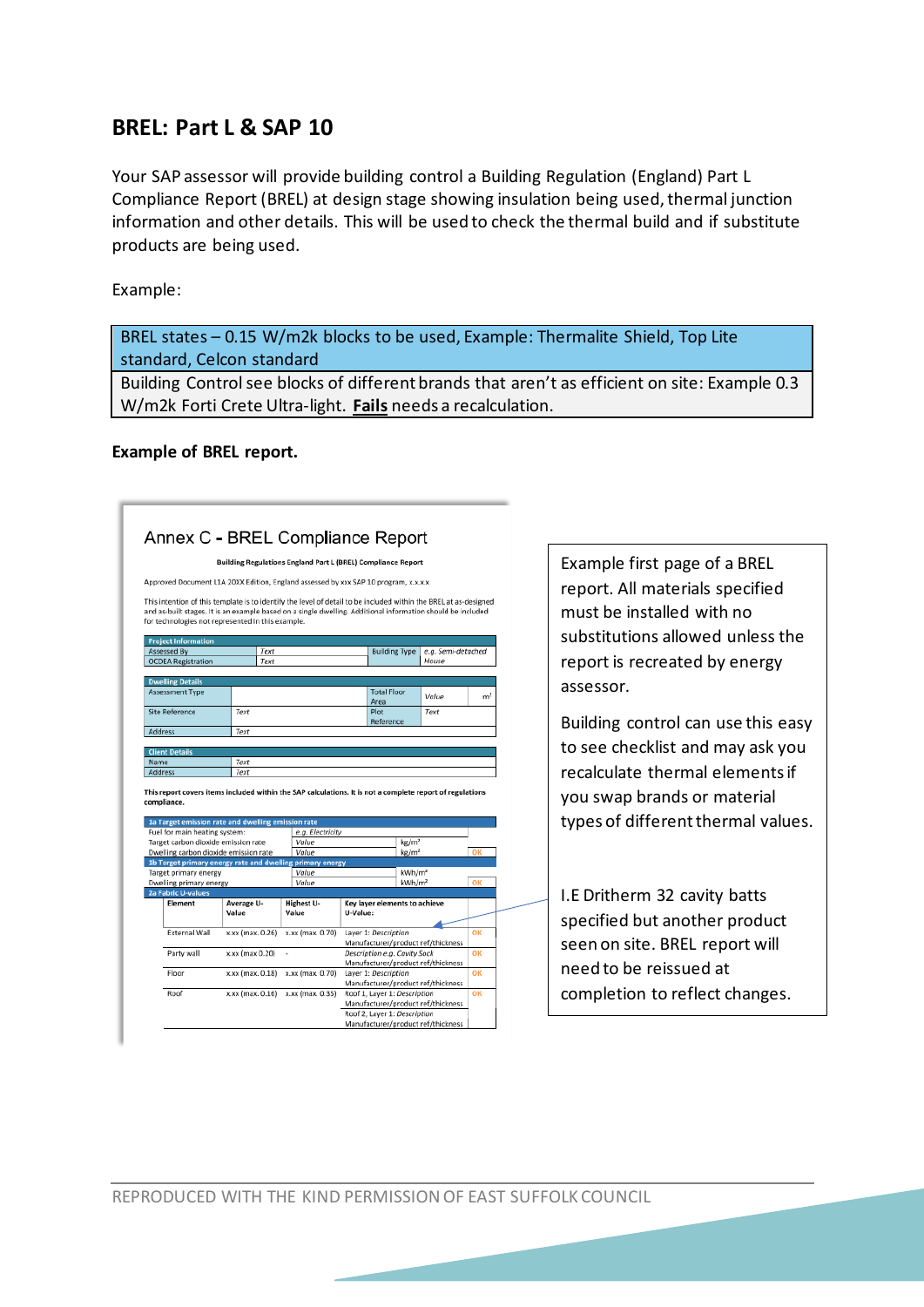#### **Photographic evidence**

Photographs for each plots thermal junctions **MUST** be taken. Can be taken by anyone dealing with the project on site, but ideally a responsible person. Note: **these photos are required for sign off but will not be for building control to do**. This will link back to the as built BREL and as Built SAP.

**Photographs will need to be unique to each property**. One photograph per detail should be recorded. Additional images, such as a closeup detail, can be provided only when necessary (see below). Photographs should be taken at appropriate construction stages when each detail is completed and always prior to closing-up works

#### **Example BREL photo**

- **Would be named Plot 1 P2/B**
- **Clearly shows cavity wall prior to insulation blown in with minimal mortar snots and of a structural penetration with cavity closer and insulation in lintels as per plans.**
- **Shows GPS data, time stamp and optional name of who took the photo**
- **Optional Map data for ease of identification.**
- **Good quality photo/ not blurry or too far away**
- **Photo can also be used to check against required drawing**



### **Photos required for each plot**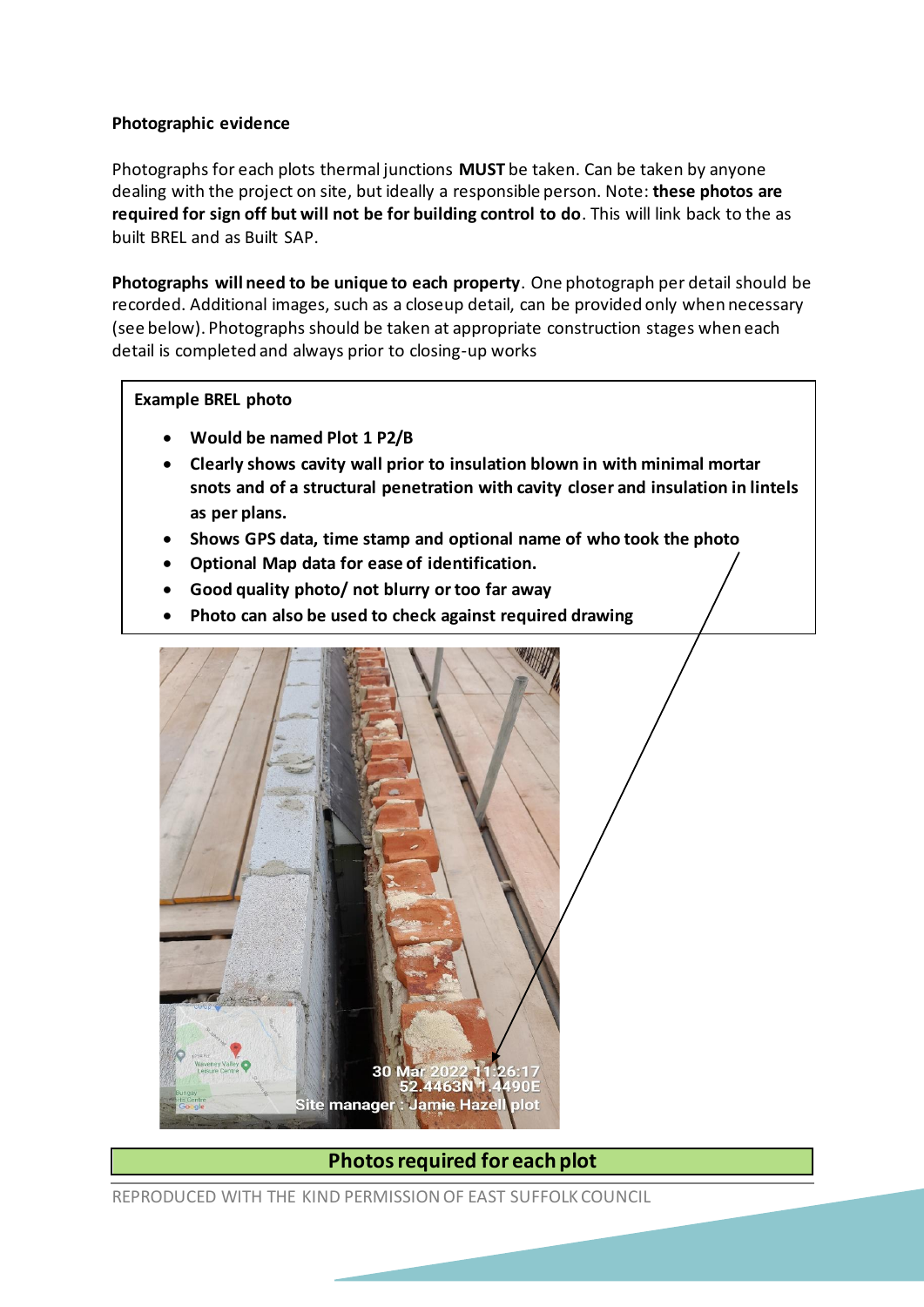| 1. Foundations/substructure and ground<br>floor, to show thermal continuity and          | a. At ground floor perimeter edge<br>insulation. |
|------------------------------------------------------------------------------------------|--------------------------------------------------|
| quality of insulation in the following places.                                           | b. At external door threshold.                   |
|                                                                                          | c. Below damp-proof course on external           |
|                                                                                          | walls.                                           |
|                                                                                          |                                                  |
| 2. External walls: For each main wall type,                                              | a. Ground floor to wall junction.                |
| to show thermal continuity and quality of                                                | b. Structural penetrating elements.              |
| insulation for the following.                                                            | NOTE: For blown fill, photos should show         |
|                                                                                          | clean cavities and clean brick ties with very    |
|                                                                                          | limited mortar droppings.                        |
| 3. Roof: For each main roof type, to show                                                | a. Joist/rafter level.                           |
| thermal continuity and quality of insulation                                             | b. Eaves and gable edges.                        |
| at the following.                                                                        |                                                  |
| 4. Openings: For each opening type (one                                                  | a. Window positioning in relation to cavity      |
| image per wall or roof type is sufficient), to                                           | closer or insulation line.                       |
| show thermal continuity and quality of                                                   | b. External door set positioning in relation     |
| insulation with photographs of the                                                       | to cavity closer or insulation line.             |
| following.                                                                               |                                                  |
| 5. Airtightness: Additional photographs for all details 1-4 to show airtightness details |                                                  |
| (only if not included or visible in continuity of insulation image).                     |                                                  |
| 6. Building services: For all plant associated                                           | a. Plant/equipment identification label(s),      |
| with space heating, hot water, ventilation<br>and low or zero carbon technology          | including make/model and serial number.          |
| equipment within or on the building, show                                                | b. Primary pipework continuity of<br>insulation. |
| the following.                                                                           | c. Mechanical ventilation ductwork               |
|                                                                                          | continuity of insulation (for duct sections      |
|                                                                                          | outside the thermal envelope).                   |
| Photo's require Geo-location with a date & time stamp showing when the photos are        |                                                  |
| taken. They should be of good quality and may require close ups if long shots do not     |                                                  |
| provide enough details. Photos should be referenced to the numbers above. Apps like      |                                                  |
| "Timestamp camera" could be used.                                                        |                                                  |
|                                                                                          |                                                  |
| Example:                                                                                 |                                                  |
| Plot 1 Ground floor to wall junction is named P1/2A                                      |                                                  |

Please see appendix B of approved Document L Volume 1, 2021 edition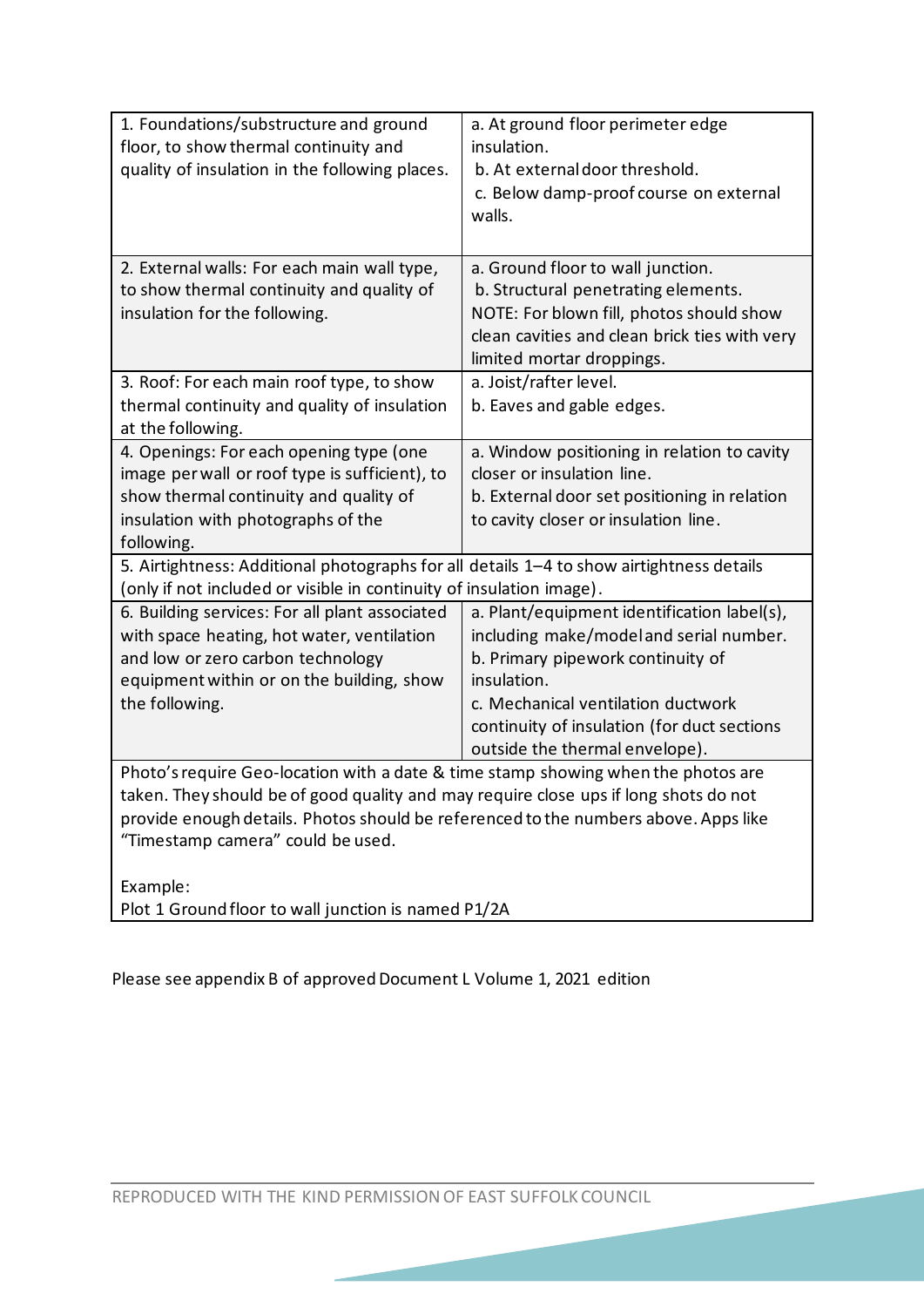# **Part F – Ventilation.**

Part L 2021 now asks for all dwellings to be air tested and these ventilation requirements help reflect these changes.

All extractor fans should be tested, and mechanical systems. Appendix C of Part F gives a new commissioning detail.

Dwellings can still use natural background ventilation by trickle vents and intermittent extractor fans however dwellings designed lower than  $5m<sup>3</sup>/(h·m2)$  at 50Pa or the air test is at  $3m<sup>3</sup>$ (h·m2) at 50Pa, then a continuous mechanical system is required. If there are clear discrepancies between the design and as built tests mechanical systems may also be required if not already in place or expert advice will be required.

Trickle vents must now be between 8000mm<sup>2</sup> - 10,000mm<sup>2</sup> equivalent area per habitable space. (The little no. stamped on the trickle vents will tell you how much EA they give you) Open plan kitchen area's need at least 3 trickle vents. In simple terms most dwelling's trickle vents will now need double the existing amount or be double in size. You'll need at least 4 or 5 ventilators per dwelling and dwellings opposite noisy sites like main roads need noise attenuating background ventilation.

| Room                                                   | Minimum equivalent area of<br>background ventilators for dwellings<br>with multiple floors                                                                                                                                                                                             | Minimum equivalent area of<br>background ventilators for single-<br>storey dwellings |  |
|--------------------------------------------------------|----------------------------------------------------------------------------------------------------------------------------------------------------------------------------------------------------------------------------------------------------------------------------------------|--------------------------------------------------------------------------------------|--|
| Habitable rooms <sup>(283)</sup>                       | 8000mm <sup>2</sup>                                                                                                                                                                                                                                                                    | $10.000$ mm <sup>2</sup>                                                             |  |
| Kitchen <sup>[20]</sup>                                | 8000mm <sup>2</sup>                                                                                                                                                                                                                                                                    | $10.000$ mm <sup>2</sup>                                                             |  |
| <b>Utility room</b>                                    | No minimum                                                                                                                                                                                                                                                                             | No minimum                                                                           |  |
| <b>Bathroom<sup>[4]</sup></b>                          | 4000mm <sup>2</sup>                                                                                                                                                                                                                                                                    | 4000mm <sup>2</sup>                                                                  |  |
| Sanitary accommodation                                 | No minimum                                                                                                                                                                                                                                                                             | No minimum                                                                           |  |
| <b>NOTES:</b>                                          |                                                                                                                                                                                                                                                                                        |                                                                                      |  |
| If the dwelling has only one exposed facade.<br>٠<br>٠ | The use of this table is not appropriate in any of the following situations and expert advice should be sought.<br>If the dwelling has at least 70% of its openings on the same facade.<br>If a kitchen has no windows or external façade through which a ventilator can be installed. |                                                                                      |  |
| space.                                                 | 2. Where a kitchen and living room accommodation are not separate rooms (i.e. open plan), no fewer than three<br>ventilators of the same equivalent area as for other habitable rooms should be provided within the open-plan                                                          |                                                                                      |  |
|                                                        | 3. The total number of ventilators installed in a dwelling's habitable rooms and kitchens should be no fewer than<br>five, except in one-bedroom properties, where there should be no fewer than four.                                                                                 |                                                                                      |  |

Part F simplifies ventilation, now only considering what used to be system 1 ,3 and 4 in the current edition, ignoring passive stack ventilation options. There is also greater consideration to mechanical systems considering issues like pollutants.

It should be noted that using mechanical heat recovery ventilation systems potentially means your designer could offset fabric standards in the SAP assessment and depending on the mechanical ventilation system used you may still require a lower standard of trickle vents.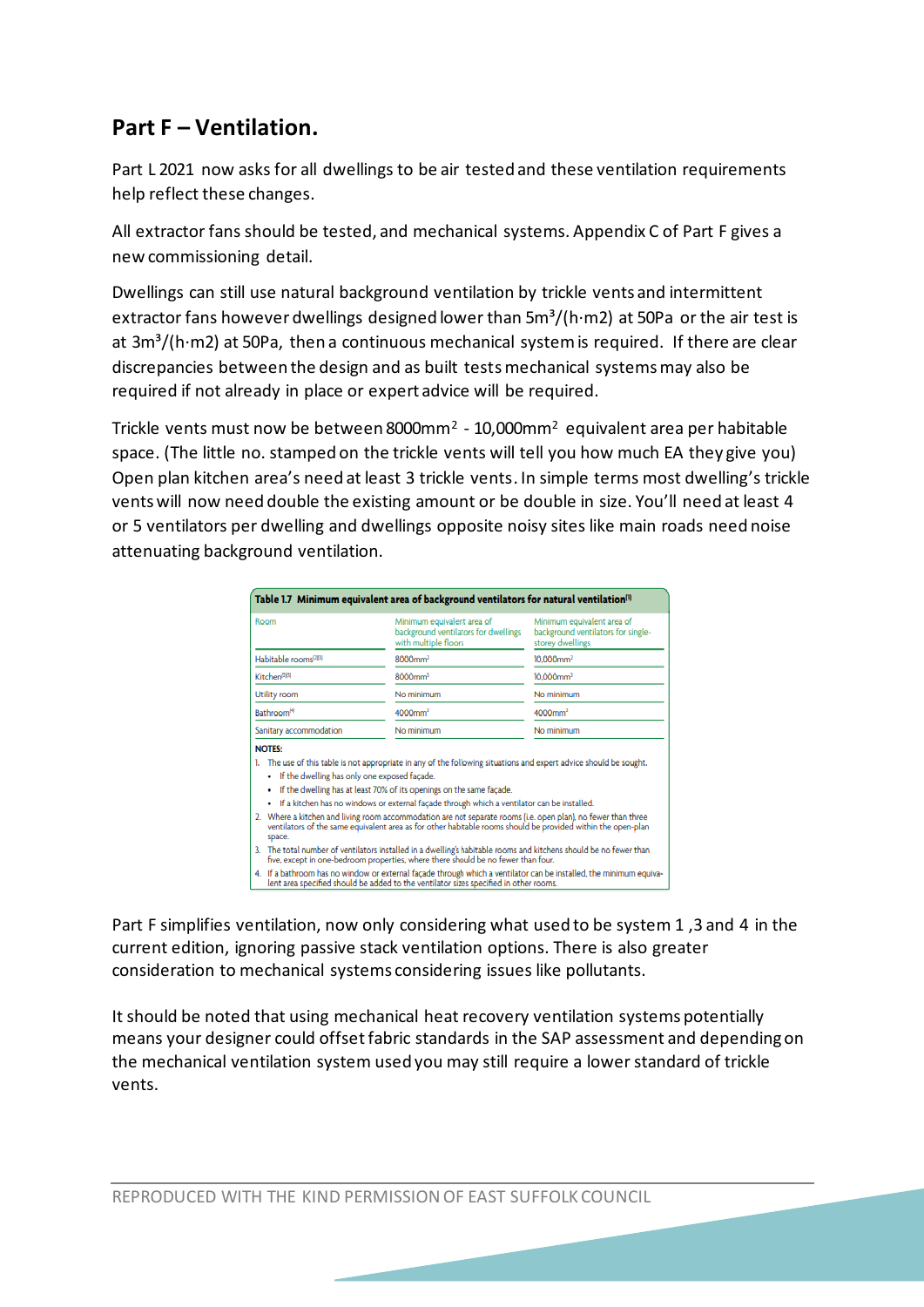# **Part O – Overheating**

Achieving more airtight and efficient dwellings creates a chance of overheating. This new Approved Document only applies to newly built residential buildings where people sleep overnight, which includes new houses, flats, student accommodation, care homes and similar living accommodation. It does not apply to residential buildings formed by change of use or hotels, hospitals etc.

Developments within East Suffolk Council are classed as moderate overheating risk, similar to most of the UK except some large cities.

| There are two methods for compliance with Part O.                                                                                                                                                                                                                                                                                                                                                    |                                                                                                                                                                                                                                        |
|------------------------------------------------------------------------------------------------------------------------------------------------------------------------------------------------------------------------------------------------------------------------------------------------------------------------------------------------------------------------------------------------------|----------------------------------------------------------------------------------------------------------------------------------------------------------------------------------------------------------------------------------------|
| 'Simplified method'                                                                                                                                                                                                                                                                                                                                                                                  | CIBSE's TM59 thermal modelling                                                                                                                                                                                                         |
| Approved document O gives restrictions for<br>glazing percentage on each side of the building<br>depending on orientation. This helps limit solar<br>gains and sets minimum free areas for<br>windows to be opened to remove heat from a<br>building.                                                                                                                                                | A more flexible and likely to be the<br>preferred method<br>Will consider the risk based on location,<br>material, orientation, occupancy etc to<br>determine how and if a building will<br>overheat.                                  |
| Although classed as simplified it is hard to<br>reach compliance. Single façade flats,<br>dwellings adjacent to noise and pollutants or<br>current design standards will likely see most<br>fail this route. The Department for Levelling<br>Up, Housing and Communities explained on a<br>webinar this was intentional to limit design<br>standards as research showed all new homes<br>overheated. | It's worth noting internal blinds and<br>curtains and external trees cannot be<br>considered for shading to avoid<br>overheating.<br>Where neither of these methods can<br>show compliance only then can you use<br>mechanical cooling |

**Designers** will have to complete a checklist showing what method they have used, also both the **builder**and **building control** will have to **sign** the checklist to prove the design has been met. Building control will also use this to determine if the design is followed on site.

Can be found in appendix B of Approved Document O.

#### Part 2 – Design details

The designer should complete either Part 2a or 2b, depending on the method used.

#### Part 2a - Simplified method (as detailed in Section 1)

| <b>Site details</b><br>2a.1                             |  |
|---------------------------------------------------------|--|
| Site location, assigned using paragraph 1.30)           |  |
| Building category, assigned using paragraph 1.4         |  |
| <b>Designed overheating mitigation strategy</b><br>2a.2 |  |
| Details of standards selected:                          |  |
| a. Maximum area of glazing                              |  |
| b. Maximum area of glazing in the most glazed room      |  |
| c. Shading strategy                                     |  |
| d. Total minimum free area                              |  |
| e. Bedroom minimum free area                            |  |
| <b>Designer's declaration</b><br>2a.3                   |  |
| Designer's name                                         |  |
| Designer's organisation                                 |  |
| Designer's signature                                    |  |
| Registration number (if applicable)                     |  |
| Date of design                                          |  |

1. All references to paragraphs are to Approved Document O.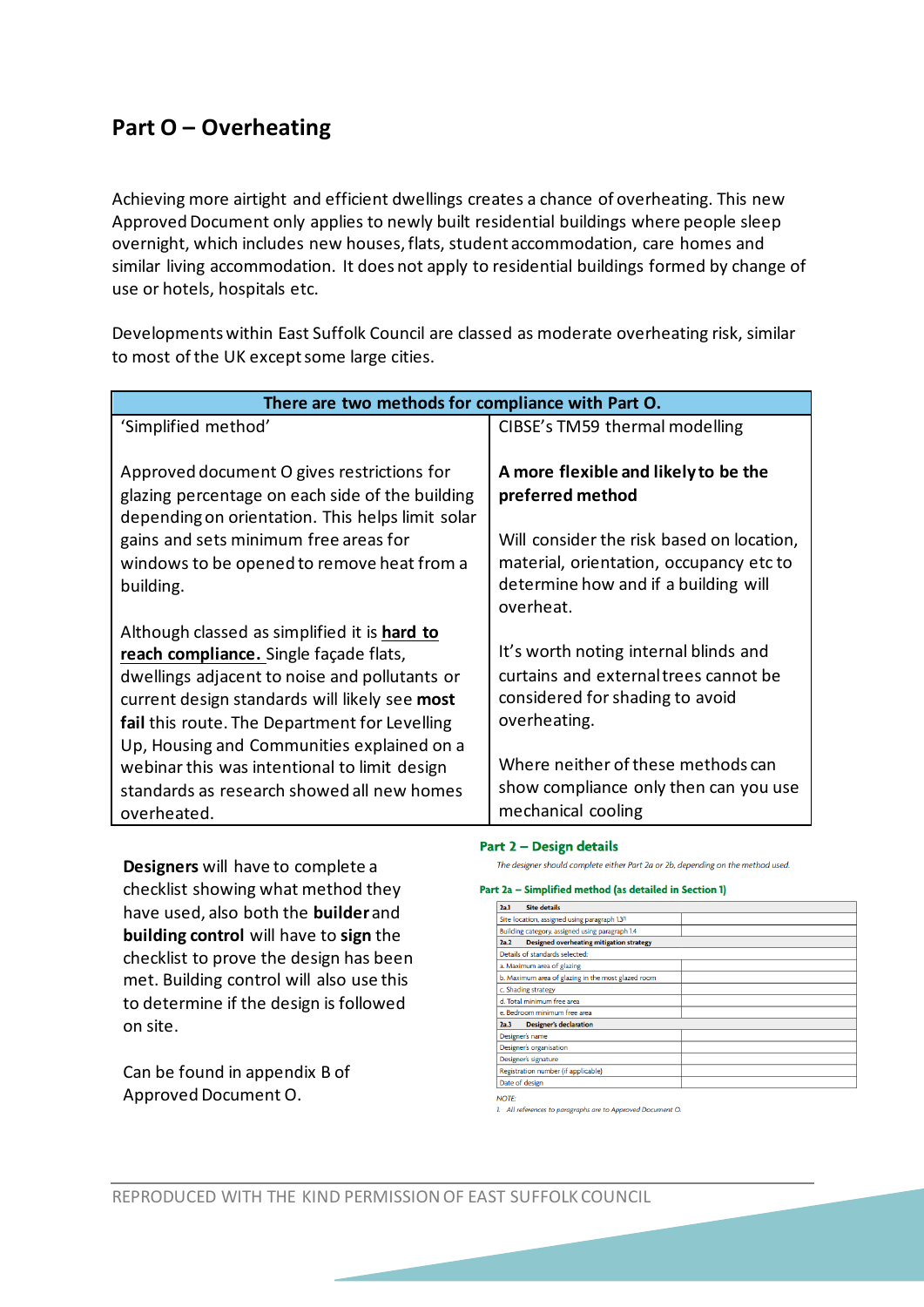**Part S – Electrical vehicle charging points.** 

| The Building Regulations will now consider Electrical Vehicle (EV) Charging Points.        |
|--------------------------------------------------------------------------------------------|
| 1.<br>Every new dwelling with associated parking requires an EV charging point.            |
| 2.<br>Dwellings formed by change of use with associated parking will require an EV         |
| point. (Percentages apply to large conversion projects)                                    |
| 3.<br>Residential buildings like flats that undergo a "major renovation" will have to have |
| its parking spaces assessed and may require EV points and or EV cabling in place.          |
| 4.<br>New Non-residential buildings will need 20% of the spaces to have cabling for        |
| charging points and a minimum of one charging point in place if there are at least 10 car  |
| parking spaces.                                                                            |
| 5.<br>Non-residential buildings undergoing major renovation may require the same           |
| provisions as new non-residential buildings.                                               |

Electrical charging spaces are given acceptable locations in Approved Document S, however interference with Approved Document M access should be noted.

The EV points are likely to be commissioned under competent work schemes such as Part P registered electricians, IET wiring regulations etc. Therefore, Building Control will unlikely be commissioning EV points and just ensuring they are in place as part of a Building Regulation Application.

The building regulations do not consider charging points of non-associated parking. So, parking spaces that aren't associated with dwellings, like on street parking, are not part of our requirements but other law, such as planning that may stipulate higher requirements than the Building Regulations. It's also expected that charge points will be a minimum of 7kW power to prevent the use of 13A plug sockets.

For this requirement to be waived based on cost, two formal quotes to be provided to Building Control at the plans stage showing they exceed the cost cap given in Part S. This is normally where the average connecting cost per charging point exceeds £3600. This is most likely in remote locations where dwellings and non-residential buildings require electrical infrastructure that would be high cost to upgrade.